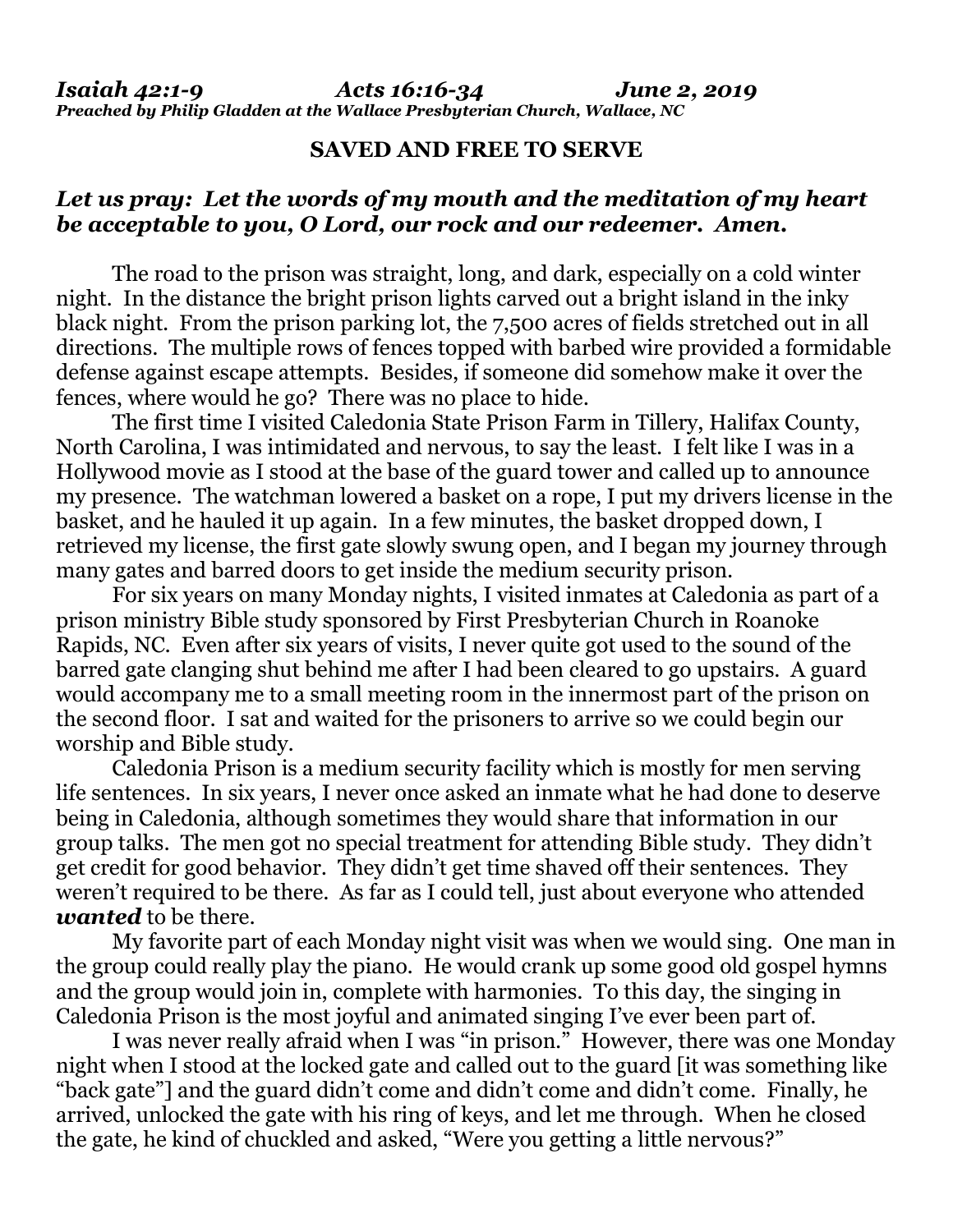It would have taken quite a strong tremor in Halifax County to knock down Caledonia's walls and loosen the locks and open the doors. If that had ever happened, it's hard to imagine the 1,038 prisoners staying put in their cells. During the horrific earthquake of 2010 that decimated Haiti, almost all of the 4,000 inmates in the main prison in Port-au-Prince escaped. A spokesman for the International Red Cross said, "They obviously took advantage of this disaster." Reporting from the prison, Anderson Cooper said, "We heard the prison was destroyed. We didn't realize we'd find the door wide open."<sup>1</sup>

A similar event happened last October in Indonesia following an earthquake and tsunami. Three different prison facilities were badly damaged and 1,200 prisoners escaped. When floodwaters came up in the prison yard, the inmates apparently panicked and fled through the collapsed walls. A Ministry of Justice official said, "I'm sure they escaped because they feared they would be affected by the earthquake. This is for sure a matter of life and death for the prisoners."<sup>2</sup>

It was for sure a matter of life and death in that Philippian prison where Paul and Silas found themselves, but on a much deeper and more important level. And the matter of life and death wasn't primarily for Paul and Silas. They had already received the promise of new life and eternal life in Jesus Christ. No, it was a matter of life and death for the slave-girl, her masters, the chief magistrates, the unruly mob, the other prisoners, and, last but not least, the jailer himself.

Who is really free in this story? And who is still bound? At first glance, the major players seem to be free – the girl's owners, the chief magistrates, and the jailer. After all, they have all the power and call the shots. And you can't get much more bound than being flogged, then shackled in leg stocks in the innermost cell of a Roman prison. Don't forget the other prisoners. And what about the slave-girl, captured by a spirit of divination and taken advantage of by her money-hungry owners?

However, as the story progresses, we find out once again that God's good news turns the world upside down. As William Willimon says in his commentary, this story shows us that "there is freedom and then there is freedom. If the Son makes you free, you will be free indeed."<sup>3</sup> How else can we explain how Paul and Silas act when the earthquake tears down the prison walls and flings open the prison doors? And not only the two of them, but all the rest of the prisoners with them?

The owners of the slave-girl were bound to their pocketbooks. Their desire for making money led them to abuse the girl's condition. When she was freed in the name of Jesus Christ, were they compassionate and rejoicing? Not at all, "but when they saw that their hope of making money was gone, they seized Paul and Silas and dragged them into the marketplace before the authorities." (Acts 16:19)

The authorities were bound to their system and their customs. They were blind to God's power on display before them. So they "stripped [Paul and Silas] of their clothing and ordered them to be beaten with rods. . . [and] they threw them into prison and ordered the jailer to keep them securely." (Acts 16:22-23)

The jailer was bound to an unjust system that threw innocent people in jail for doing good and "disturbing the city." Later in the story, on the next morning, we find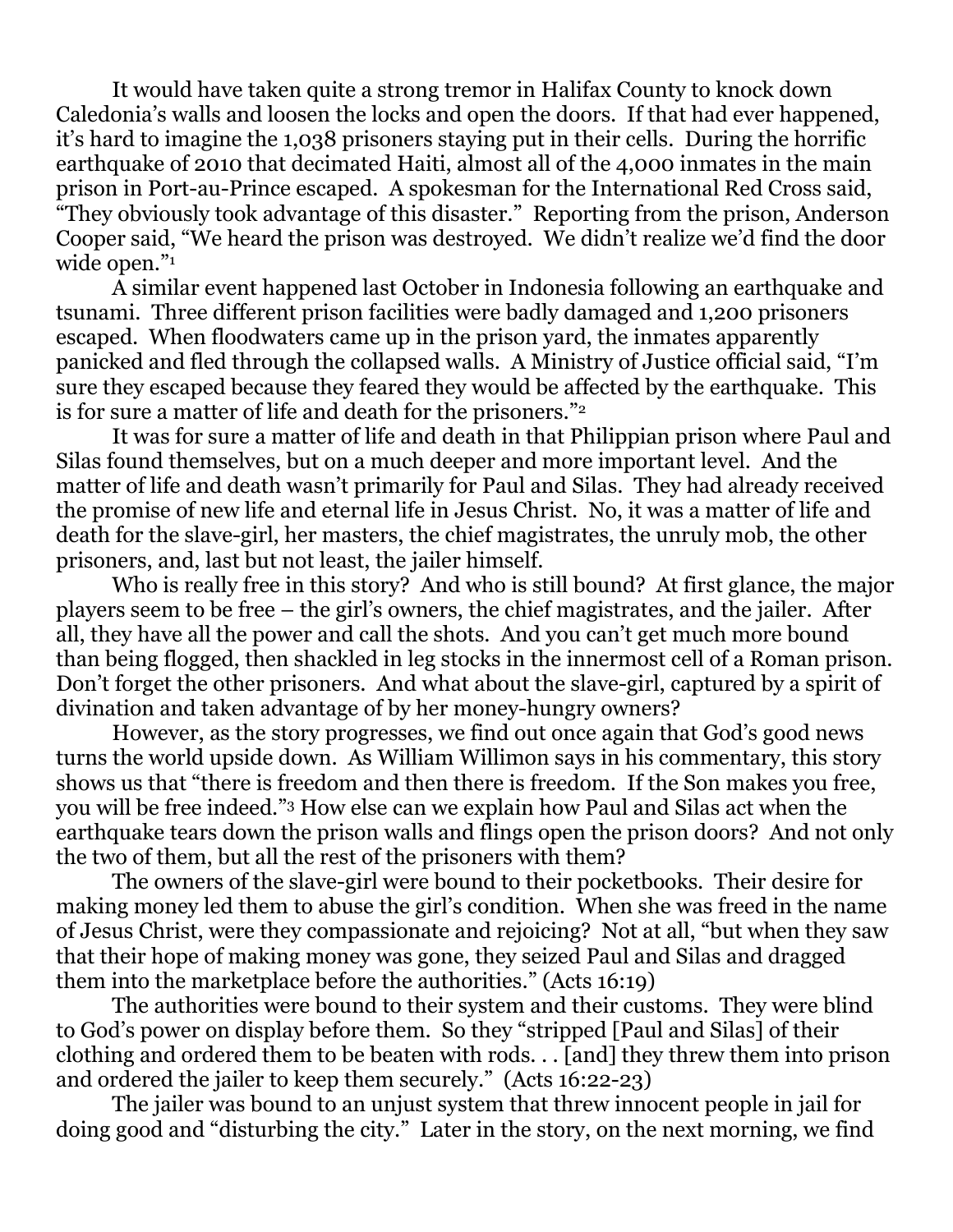out that Paul is a Roman citizen, and the magistrates were afraid (because you don't treat Roman citizens by throwing them into the innermost cell without due process). The jailer was bound to a system that demanded he put the innocent in the innermost cell and fasten their feet in stocks. The jailer was bound to a system that was so oppressive he started to kill himself rather than face the wrath of his superiors if the prisoners had escaped (as we have seen from the Haiti and Indonesia stories, a legitimate concern on the jailer's part).

But the slave-girl and the jailer don't stay bound to the spirit and the system. In the name of Jesus Christ, the slave-girl was saved from the spirit of divination and (we hope) from further exploitation by her masters. In the name of Jesus Christ, the jailer was saved (and his whole household) from the system that crushed its opponents. We know what the jailer was saved *from*, but saved for *what*?

In late 1849, the Russian author Fyodor Dostoyevsky faced a military firing squad, along with five other men who had been sentenced as revolutionaries. As Dostoyevsky waited for his turn before the guns, a messenger arrived with a stay of execution from the czar himself. The original sentence of hard labor was reimposed. Such a last-minute deliverance sounds wonderful, but apparently the czar used such dramatic events as a terror tool.

Dostoyevsky was taken back to his cell. This is how he described his reaction to the unexpected news from the czar: "I cannot recall when I was ever as happy and suddenly was overcome with joy. I walked up and down my cell . . . and sang the whole time, sang at the top of my voice, so happy at being given back my life!" In a letter to his brother, he said, "Never has there seethed in me such an abundant and healthy kind of spiritual life as now. . . Now my life will change, I shall be born again in new form. . . Life is a gift. Life is happiness, every minute can be an eternity of happiness. . . Life is everywhere, life is in ourselves, not in the exterior."

Other than not being executed, Dostoyevsky's life didn't suddenly become problem free. He spent four years at hard labor in Siberia and then was a soldier in Mongolia. His wife and brother died in a two-year span, a magazine he had founded folded, and he went deeply into debt. Only later did he publish *Crime and Punishment* and *The Brothers Karamazov*, for which he is so well known.<sup>4</sup>

Dostoyevsky's sheer joy in his prison cell – "sang at the top of my voice, so happy at being given back my life!" – describes what Paul and Silas experienced as "servants of the Most High God" and what the jailer experienced when he "believed on the Lord Jesus." The circumstances of their lives didn't necessarily change, but they were "born again in a new form." How else can we account for Paul and Silas standing in the ruins of the tumbled-down prison instead of fleeing? How else can we account for the jailer inviting them into his house when just a few hours before he had followed orders and "put them in the innermost cell and fastened their feet in the stocks"?

At the beginning of the story, the slave-girl, who was herself trapped and bound by the spirit and her masters, identifies Paul and Silas for who they really are – "slaves of the Most High God." That's why and how Paul and Silas were able to stay put when the open prison door beckoned with freedom. The Son had made them free, and they